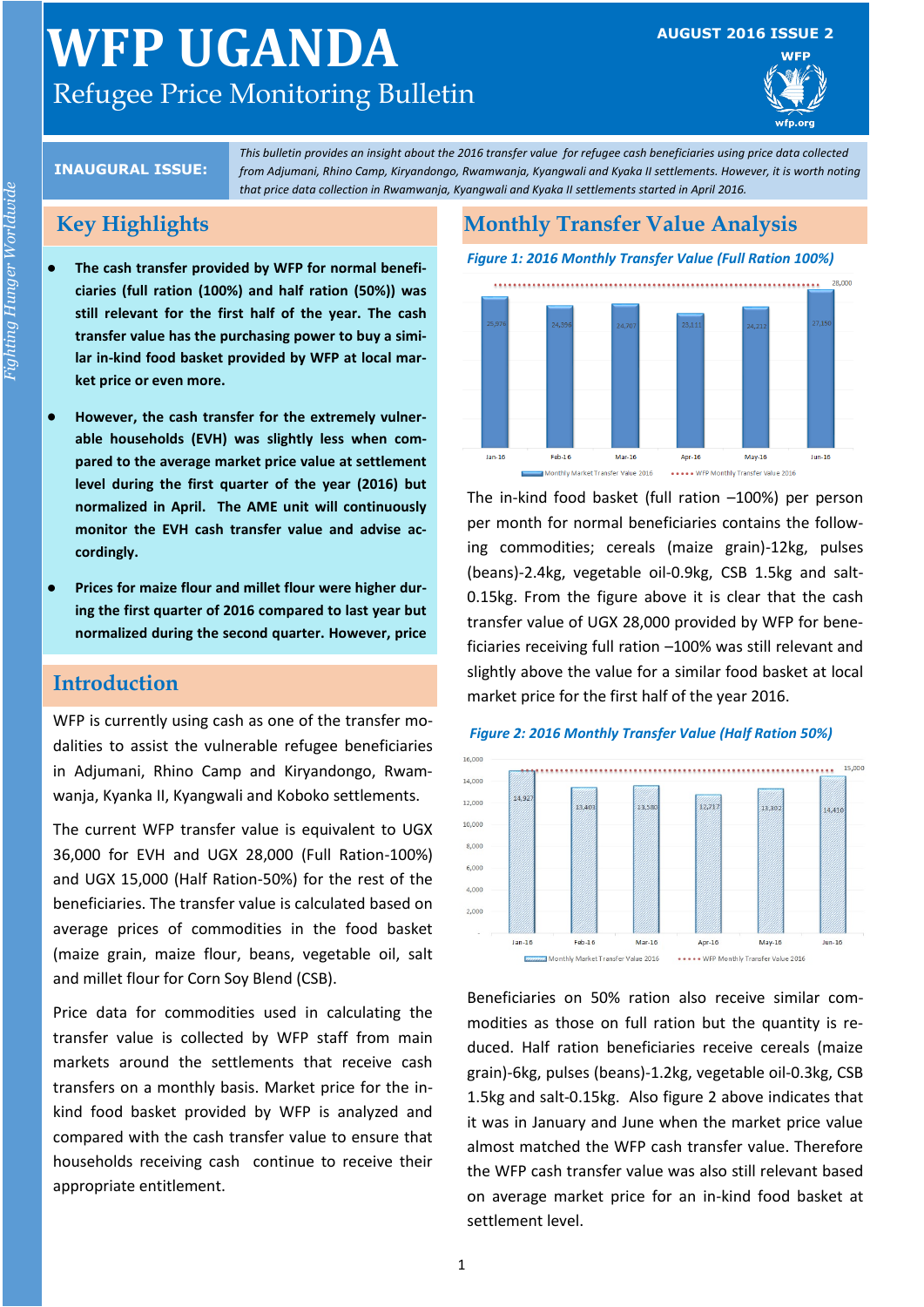## *Figure 3: 2016 Monthly Transfer Value (EVH)*



Figure 3 indicates that the cash transfer value from WFP for the extremely vulnerable households (EVH) was less than the value for the in-kind food basket provided at local market price for the first three months of the year. However, the cash transfer value gained the purchasing power during the second quarter of the year slightly above the market value for the in-kind food basket.

# **Quarterly and Half Year Cash Transfer Value Analysis**



#### *Figure 4: 2016 Quarterly and Six Months Transfer Value*

Normal beneficiaries on full ration receiving cash transfer were relatively better-off compared to their counterparts. The cash transfer value they received from WFP was higher than the value of the in-kind food basket at local market price provided during the first and second quarter of the year by 11%. Similarly, when the in-kind food basket value is computed using six months average price you still find that the cash transfer is higher by the same margin (11%).

The WFP cash transfer value for beneficiaries on half ration (50%) was also higher than the market value for the in-kind food basket during the first and second quarter as well as half year average (January-June 2016) by 7%, 10% and 9% respectively.

For the extremely vulnerable households (EVH), the WFP cash transfer value was less than the market value of the in-kind food basket for the first quarter of the year by 9% and the half year average by 4%. The reduced purchasing power for the cash transfer was a result of the high maize flour prices during the first three months of the year compared to the second quarter. However, a reduction in maize flour price during the second quarter of the year improved the value of the cash transfer by 1% above the market valued for the in-kind food basket.

Although the WFP cash transfer value for EVH was less than the market value of the in-kind food basket for the first quarter of the year, the deficit was not more than 10% for three consecutive months to evoke a revision. The AME unit will continuously monitor the situation and advise accordingly.